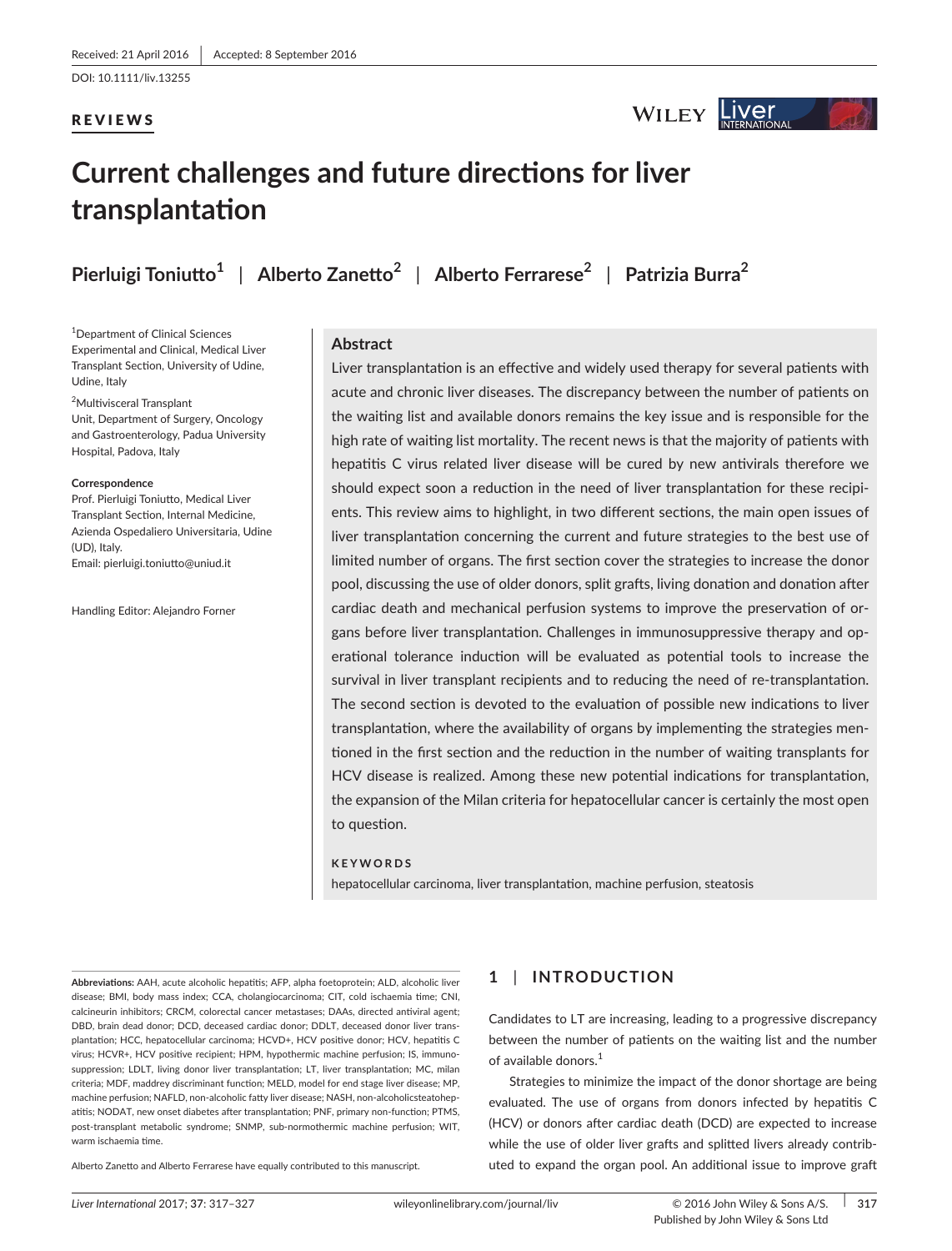TABLE 1 Current and future strategies to reduce the donor organ shortage

| <b>Strategies</b>                                                                                                                                                                 |                                                     |                                                                                     |
|-----------------------------------------------------------------------------------------------------------------------------------------------------------------------------------|-----------------------------------------------------|-------------------------------------------------------------------------------------|
| Increase the donor pool                                                                                                                                                           | Improve the<br>preservation<br>of the graft         | Maximize the<br>post-transplant<br>long-term survival                               |
| • Use of older donors<br>• Consider systematic<br>splitting graft procedure<br>in cadaveric organs<br>• Living donor LT<br>• Use of HCV positive<br>grafts<br>• Use of DCD donors | $\bullet$ Use of<br>machine<br>perfusion<br>systems | • Reduce or avoid<br>immunosuppres-<br>sion after LT to<br>minimize side<br>effects |

LT, liver transplantation; HCV, hepatitis C virus; DCD, donor after cardiac death.

TABLE 2 Future trends in the indications for LT

| <b>Future indications for LT</b>           |                                      |                                               |
|--------------------------------------------|--------------------------------------|-----------------------------------------------|
| <b>Expected</b>                            | Controversial                        | <b>Questionable</b>                           |
| NAFLD/NASH<br>• Decompensated cirrhosis    | Acute alcoholic<br>hepatitis         | Non-HCC liver<br>tumours                      |
| $\bullet$ HCC<br>HCC beyond Milan criteria | Acute on<br>chronic liver<br>failure | Liver metastases<br>from colorectal<br>cancer |

NAFLD, non-alcoholic fatty liver disease; NASH, non-alcoholic steatohepatitis; HCC, hepatocellular carcinoma.

utilization is to expand the knowledge of technologies such as the machine perfusion (MP) systems. Protocols to reduce or avoid immunosuppression after LT will be crucial to minimize side effects and improve long-term survival.

This review aims to highlight the main open issues that presumably will change the scenario of LT in the near future.

The first section (Table 1) covers the strategies to overcome donor shortage and to maximize post-LT survival. The second section (Table 2) is devoted to the evaluation of potential new indications to LT, supposing that the availability of organs will increase by implementing the strategies mentioned in the first section and by the reduction in the number of waiting transplants for HCV disease due to the great efficacy of new direct antiviral agents (DAAs) in curing these patients.

# **2** | **STRATEGIES TO OVERCOME DONOR SHORTAGE**

# **2.1** | **Use of older donors**

Older donors presented frequently comorbidities such as obesity and metabolic syndrome, which are associated with liver steatosis and the increased risk of graft failure after transplantation as well as with biliary, vascular, infective and immunological complications. $1-10$ 

These observations raise the question whether older liver grafts might be offered to the sickest candidates that are at urgent need for

#### **Key points**

- Donor shortage is the key issue in liver transplantation.
- Strategies to overcome donor shortage are to increase the use of older donors, split grafts and living donors as well as the donors after cardiac death.
- New antivirals for treating hepatitis C will reduce the need of transplantation in HCV positive patients, allowing to save organs.
- The expansion of Milan criteria for liver transplantation in patients with HCC will become the hottest topic if more donors will be available.
- Liver transplants in NAFLD and NASH-related cirrhosis are expected to rise.

LT. Considering the difference between life expectancy with and without transplantation in patients with high MELD scores, the so-called transplant benefit, it remains very high using older donors.<sup>11</sup> There is a strong debate in defining threshold of transplant benefit and how to predict it on the bases of older donor–recipient match. It has been suggested that to ensure a similar post-LT outcome obtained using young donors, it would be preferred to allocate liver grafts >70 years of age in first time recipients >45 years, with body mass index (BMI)  $<$ 35 kg/m<sup>2</sup>, non-status 1 registration, cold ischaemia time  $<$ 8 h and either with hepatocellular carcinoma (HCC) or alcoholic cirrhosis.<sup>10</sup> Although many transplant centres agreed with these allocation criteria, they are not yet validated prospectively.

Several scores to objectively predict the transplant benefit have been developed and validated.<sup>11-14</sup> The BAR score  $^{11}$  included 2 variables related to the donor (age and cold ischaemia time) and four variables related to the recipient (age, MELD score, re-transplantation status and the need of mechanical ventilation). This score identified a threshold of 18 points that predict a post-LT mortality ≤20%. Although this score could help in the decision to perform the best donor–recipient match, additional donor factors such as graft steatosis and cold ischaemia time imply a reduction in the BAR score threshold of mortality from 18 to 9 points.<sup>11</sup>

In refusing to allocate an older organ to a patient with severe liver disease on the waiting list, it should be carefully considered the risk of mortality of this patient while waiting for the next organ. This aspect makes the use of older organs with different criteria among liver transplant centres, depending on the volume of transplants and on the relationship between the number of transplants performed and the number of patients on the waiting list.

# **2.2** | **Splitting grafts and living donor liver transplantation**

Liver transplantation performed with splitted grafts in Europe and in USA accounted about 6% in the past decade<sup>15,16</sup> while in Asia comprised more than 90% of the transplant activity.<sup>17</sup>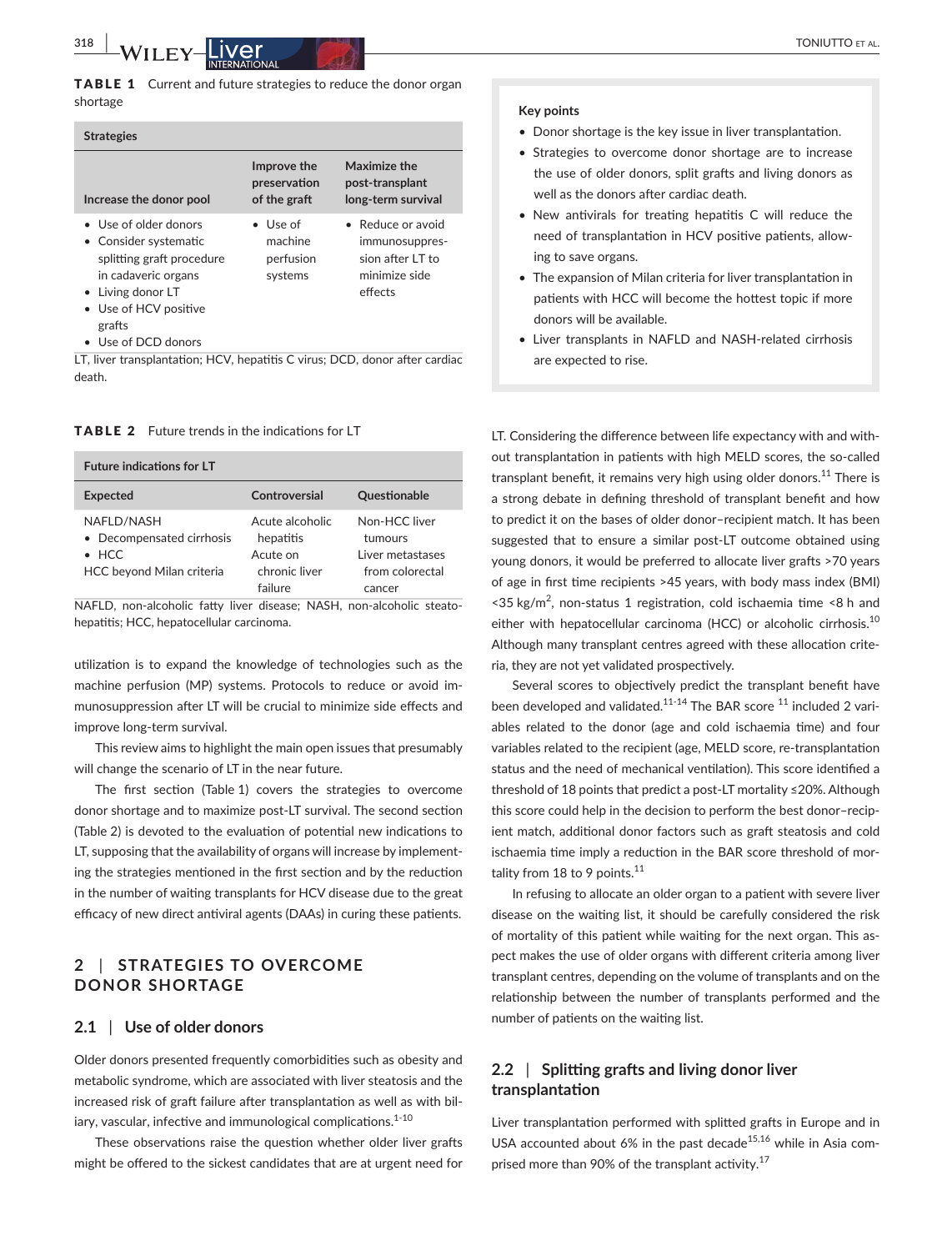Although outcomes of LT performed using partial grafts are good, there are specific complications associated with this technique. The small for size syndrome, related to a reduced ratio between graft and recipient body weight, is characterized by prolonged jaundice, graft dysfunction and sometimes graft failure. Moreover, biliary and vascular complications are more frequent, especially in recipients with high MELD scores.<sup>16</sup>

Living donor liver transplantation (LDLT) has emerged as a promising alternative to overcome donor shortage.<sup>18</sup>

The improvements in LDLT have led to the expansion of the recipient criteria to include patients previously considered not suitable for LT because of older age or comorbidities. Living donors older than 45 years are often discarded since the risks of these LDLT remains controversial. Goldaracena et al.<sup>19</sup> compared patients receiving a LDLT from 91 donors aged ≥50 years with 378 younger than 50 years. The incidence of biliary complications as well as graft and patients survival at 1, 5 and 10 years were similar between both groups. The use of LDLT in recipients older than 70 years has been evaluated by Oezcelik et al.<sup>20</sup> enrolling 469 patients. No significant differences in complications, hospital stay, perioperative mortality or median survival compared to the younger group were found.

The morbidity of LDLT donors ranges from 8.6% to 59%<sup>21-24</sup> and the overall mortality was about  $0.2\%$ <sup>21</sup> The commonest complications were leaks and biliary strictures with an incidence of 9%.<sup>25</sup> Some donors may suffer from psychiatric problems though most of them believe that they had benefited from the donation experience.<sup>24,26,27</sup>

Although LDLT in Europe and USA decreased after 2011 due to the reports of donor deaths, $^{28}$  the understanding of the biochemical mechanisms of graft injury and the possibility to promote liver regeneration will be the key issues for the improvement of the use of partial liver grafts.

#### **2.3** | **Use of hepatitis C virus positive grafts**

Liver grafts from donors infected with hepatitis C (HCVD+) transplanted in HCV positive recipients (HCVR+) demonstrated that it was not associated with a worse outcome.<sup>29</sup> In a recent study, among 694 HCVR+, 76 (11%) received a graft from HCVD+. Sixtythree of these patients were compared with 63 patients that received an HCVD− graft. Although HCV recurrence was more rapid in the HCVD+ grafts recipients, this difference did not reach statistical significance.<sup>30</sup> Other studies showed that in HCVR+, donor HCV positivity did not affect graft and patient survival or the severity of HCV recurrence when compared with grafts from HCVD-.<sup>31-35</sup> It should be taken into account that these results were obtained after a careful selection of HCVD+, performing LT in HCVR+ with low MELD scores.

Although some issues still have to be addressed (i.e. more effective treatment options in HCV genotype 3, drug–drug interactions), new DAAs against HCV permit to cure more than 90% of HCV positive liver transplanted patients.<sup>36-39</sup> Thus, when transmitted during LT from HCVD+, recurrent hepatitis could be easily cured, contributing to the further expansion of the use of HCVD+.

 **|** TONIUTTO et al. **319** It is estimated that about 2% of donors are HCV positive but the number of usable liver grafts is reduced considering other quality criteria as age, steatosis and fibrosis.40 As a result of widespread adoption of DAA in HCV+ patients.<sup>41</sup> HCVD+ will be more frequently HCV-RNA negative. Even if the number of potential HCVD+ seem to be small,

policies approving the use of HCVD+ for HCVR+ in solid organ transplants different from the liver could represent a new tool in improving the donor pool. This strategy has been already associated with a reduction in time on the waiting list in kidney transplantation.<sup>42</sup>

#### **2.4** | **Donors after cardiac death**

The use of Maastricht type 3 donors after cardiac death (DCD) represents a widely extended practice to increase the pool of organs.<sup>43</sup> In the past 10 years in the USA, 2.710 liver donors have been DCD organ donors, with the largest numbers used in the last 2 years.<sup>44</sup> Although previous series of DCD LT demonstrated a greater risk of graft failure related to non-anastomotic biliary strictures,<sup>45-48</sup> more recent reports showed similar outcomes between DCD and DBD.<sup>49,50</sup>

A first question concerns the criteria that can be used to properly select DCD for LT. Younger DCD with short warm (DWIT) and cold (CIT) ischaemia times resulted in graft survival rates similar to those associated with DBD. $51,52$  Similarly, the risk of ischaemic cholangiopathy has been associated with older donor age, prolonged  $CIT^{53}$  and total ischaemia time and increased donor weight.<sup>54</sup>

The second question is if these parameters are good enough to determine if a DCD liver graft should be considered suitable for transplantation. Although prolonged DWIT is the main determinant in conditioning a worse graft survival, the duration of donor hypotension or hypoxaemia may be better predictors of poor outcomes after DCD  $LT<sup>55</sup>$ 

A further question is to identify the ideal candidate to receive a DCD donor.<sup>56</sup> Previous reports demonstrated that DCD livers were used more frequently than DBD livers in patients with HCC.<sup>50,57</sup> This is likely due to increasing tendency to use extended criteria organs in recipients with lower MELD scores because of the perception that these recipients can tolerate better a graft dysfunction after LT.<sup>58</sup> In this study by Croome et al.<sup>59</sup> 397 HCC patients underwent LT, 340 with DBD and 57 with DCD. HCC recurrence in DBD and DCD group was 12.1% and 12.3%, respectively, without differences in recurrence-free survival. Interestingly, a recent report by the same Author raised some concerns about the use of DCD for LT recipients with HCC.<sup>60</sup> In this study, both patient and graft survival was lower for recipients of DCD compared to DBD allografts. In this paper, the percentage of recipients with alpha foetoprotein (AFP) serum levels >400 ng/ml and treated with trans-arterial chemoembolization was significantly higher in those received DCD compared to those received DBD donors. Thus, a possible explanation of a significant reduced survival of HCC recipients transplanted with DCD donors could derive from the potentiation of the effect of inferior survival combining simultaneously two determinants of worse outcome, that is, DCD and HCC, as demonstrated by the significant statistical interaction between these two factors.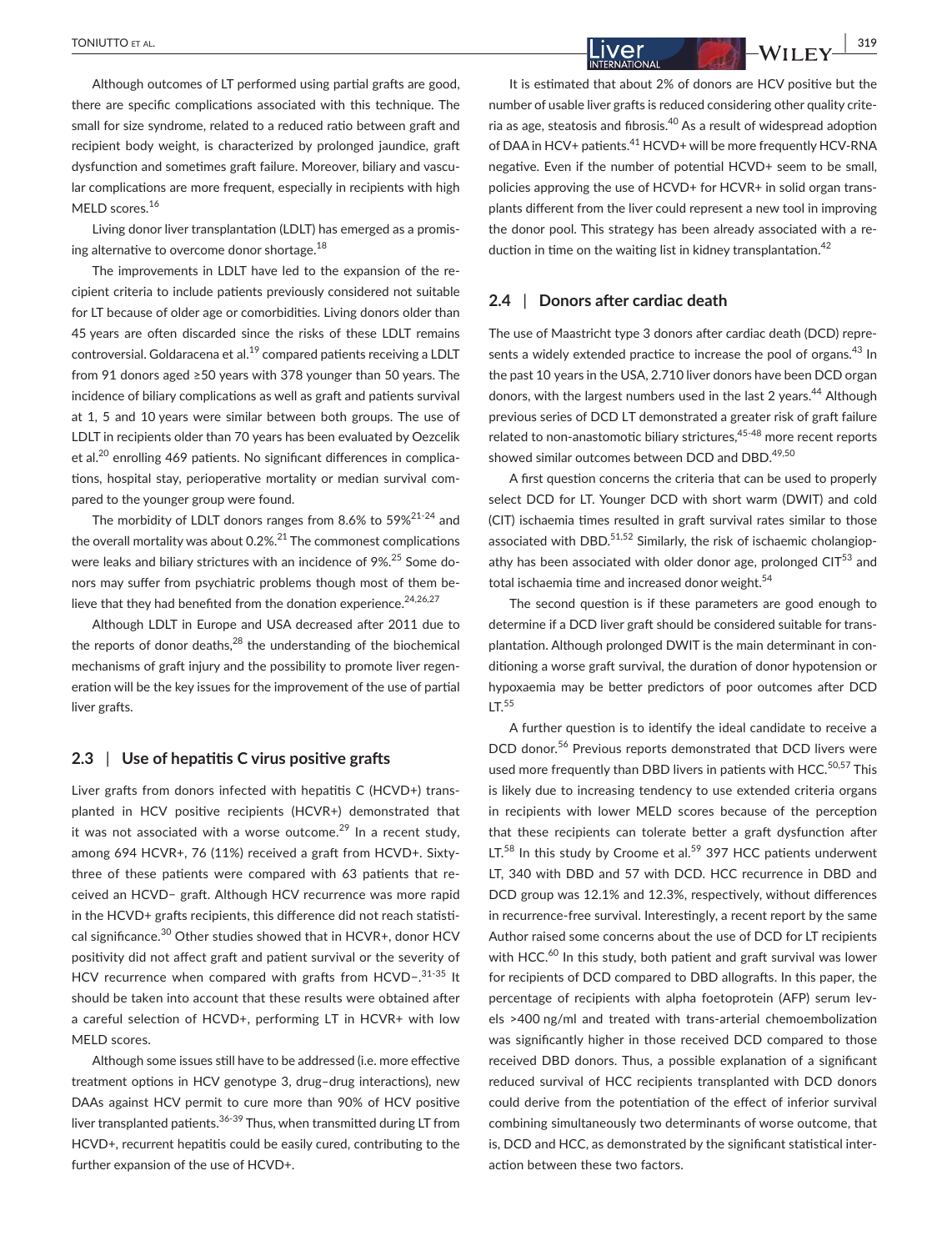The improvement of the ability to perform *ante mortem* interventions that may improve the likelihood of successful donation and the graft outcomes should take into account the delicate aspects related to the ethics and to the laws among different countries.

## **2.5** | **Machine perfusion**

Machine perfusion (MP) indicates dynamic strategies applied ex vivo of organs for transplantation aiming to improve the static cold storage preservation. MP can be applied at the donor site before cold storage, at the receiving hospital after cold storage prior to implantation or throughout the preservation period.<sup>61</sup> The configuration of MP is related to three parameters: the timing and the duration of its application and the perfusion temperature. Perfusion through the portal vein is only feasible at low temperatures<sup>62</sup> while, considering the biliary preservation, arterial perfusion and the oxygen supply to the biliary tree seem to be crucial because the biliary system depends mainly to arterial circulation.<sup>63</sup>

Hypothermic (0–10°C) machine perfusion (HMP) has the advantage that if the pump fails the organ falls back on the previous static cold storage. The main limitation is that under the perfusion at low temperatures it is impossible to assess the liver functions such as the bile production.<sup>64</sup> Guarrera et al.<sup>62</sup> reported the outcome of the first 31 cases of LT using HMP. The number of biliary strictures in the HMP preserved group was significantly lower compared to controls preserved with cold static storage. Dutkowski et al.<sup>65</sup> applied an oxygenated version of HMP (HOPE) to verify the outcomes in eight LT from DCD compared to DCD not treated with HOPE. The rates of biliary strictures were similar in the two groups.

Sub-normothermic (20-30°C) MP (SNMP) has the advantage to be simple to use and by inducing a metabolic rate of approximately 25% of physiological levels, allows for a better assessment of liver function compared to HMP.<sup>66</sup> SNMP needs the use of a nutrient enriched perfusate to avoid depletion of nutrients for the liver metabolism while is under debate if the use of an oxygen carrier should be essential.<sup>67,68</sup> Knaak et al.<sup>69</sup> compared SNMP with static cold storage in DCD pig livers. Cold stored grafts presented several bile duct necrosis 7 days after LT but those preserved with SNMP did not, suggesting a protective effect of SNMP on the biliary ducts in DCD model of pig transplantation.

Several authors suggest that NMP is superior to cold perfusion because it provides the closest metabolic condition to the normal physiological situation of the liver in vivo, $70$  leading to perform functional tests of liver function during the preservation time.<sup>71</sup> The limitation of NMP is that interruption of the perfusion or insufficient oxygen delivery exposes immediately the graft to warm ischaemia damage. The efficacy of NPM in preserving the biliary tree from the ischaemic damage was demonstrated in 12 discarded human livers and the bile production during NPM was used as a predictor graft function, enabling viability testing.<sup>71,72</sup>

Data obtained in the animal models and in discarded human livers provide convincing evidence that MP is very effective in protecting biliary three from ischaemic damage. It could be anticipated that the

extensive use of MP can lead to a significant increase in the availability of transplant livers as well as a significant reduction in several types of graft dysfunction and biliary complications.

# **3** | **STRATEGIES TO MAXIMIZE LONG-TERM SURVIVAL**

### **3.1** | **Tolerance induction**

Side effects of calcineurin inhibitors (CNI) are associated with several complications<sup>73,74</sup> that are responsible for long-term mortality in LT patients.<sup>75</sup> Thus, assess whether the reduction or suspension of IS can be implemented and its effect in the long term appears of great interest.

Tolerance is defined as a state of immune non-reactivity towards a specific set of antigens that is indefinitely maintained in the absence of ongoing immunosuppression (IS). LT can be considered as a peculiar clinical setting since the rate of long-term tolerant liver patients may reach 20%.76,77

The question is how to promote the natural propensity of the liver graft to be accepted and which type of IS should be used for its maintenance. Different approaches to attain allograft tolerance are being clinically explored.

One approach consists in the administration of induction therapies. The infusion of donor hematopoietic cells (DHC) after aggressive recipient immune-conditioning has been proposed.<sup>78-81</sup> Donckler et al. conducted two trials using DHC infusions after living donor LT and non-myeloablative conditioning reaching the tolerance state in some patients, $82,83$  however, these studies have some significant limitations: the toxicity of the peri-transplant conditioning regimens apart from the fact that these protocols are almost exclusively reserved for LDLT. The liver itself may serve as a source of donor cells that may migrate to recipient hematopoietic sites, promoting tolerogenic effects.84 Accordingly, an acceptable strategy for tolerance could take into account the natural propensity of a liver graft to be accepted forcing induction treatment with depleting agents<sup>85</sup> as performed in renal transplantation with polyclonal<sup>86,87</sup> or monoclonal antibodies.<sup>88</sup> The limitation of these protocols may be that polyclonal or monoclonal antibodies do not affect all T-cell subsets. T-cell populations escaping or rapidly reemerging after initial depletion may be responsible for acute allograft rejection upon drug withdrawal.<sup>89,90</sup>

A further strategy to promote tolerance involved the regulatory T cells (Tregs). $91$  Recent developments in generating and expanding Tregs ex vivo and in vitro*,* 92 support the potential use of Treg-based therapies to induce tolerance. Based on experiments in rodents, two major strategies have been designed for the therapeutic use of Tregs in humans: adoptive transfer of ex vivo expanded Tregs and de novo induction or conversion of non-Tregs cells into Tregs in vivo. The current major limitation to Treg cellular therapy is not related to the safety, but rather generating sufficient numbers of Tregs for therapeutic use.<sup>93</sup>

Mammalian target of rapamycin (mTOR) inhibitors may promote immune tolerance. Conversion to mTOR inhibitors could have an additional beneficial effect by favouring the expansion of immune-regulatory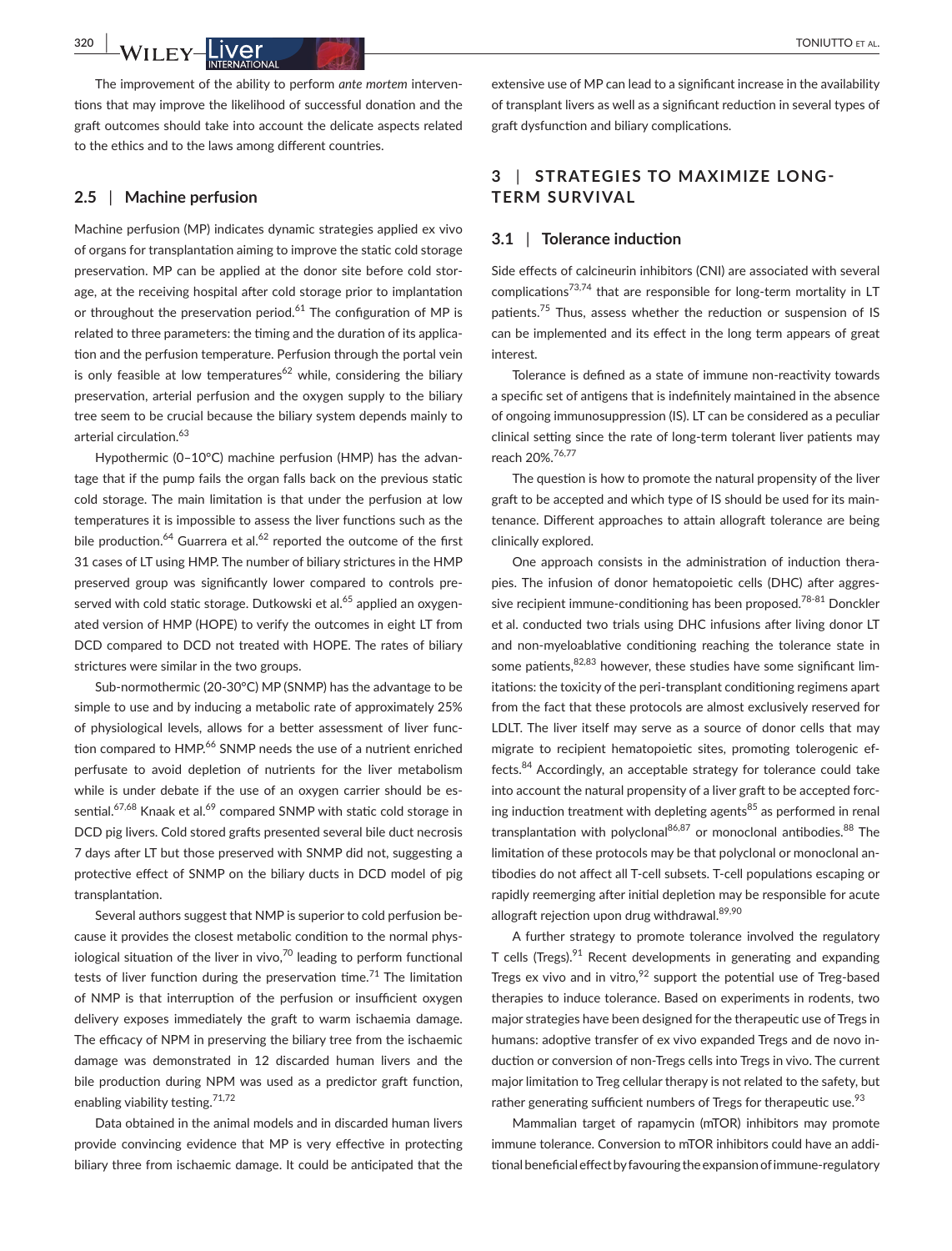T cells,94,95 which in animal models has been linked to transplantation tolerance. Whether these data would favour successful discontinuation of immunosuppression in humans is still unknown.

Nevertheless, few of the studies performed so far have provided a convincing benefit of IS withdrawal on pre-existing complications derived from the long-term administration of immunosuppressive drugs.93,96,97

# **4** | **EMERGING INDICATIONS FOR LIVER TRANSPLANTATION**

# **4.1** | **Non-alcoholic fatty liver disease**

Non-alcoholic fatty liver disease (NAFLD) is a rising cause of liver disease in Western countries. About 30% of patients with NAFLD can develop non-alcoholic steato-hepatitis (NASH), progressing to cirrhosis in up to 30%.<sup>98</sup> The prevalence of HCC seems to be higher in NASH than in patients with cholestatic (17.3% vs 7.1%) and similar (17.3% vs 13.6%) compared to patients with alcoholic liver disease (ALD).<sup>99</sup> Cirrhosis and HCC due to NAFLD/NASH have become the second leading indication for LT in USA, increasing by 170% from 2004 to 2013.<sup>100</sup>

The clinical evaluation of NAFLD/NASH candidates to LT represents a challenging issue for the transplant hepatologist, since overweight, obesity, diabetes, hypertension, cardiovascular diseases and dyslipidemia associated with NAFLD/NASH should be carefully identified in the clinical work-up. Dynamic cardiac tests should be performed to discover asymptomatic cardiovascular diseases, especially for diabetic and smokers recipients older than 50 years.<sup>101</sup>

Morbid obesity has been considered a contraindication for LT due to the high risk of postoperative surgical complications, infections and length of hospitalization.<sup>102</sup> In these candidates, after a strict evaluation by expert dietitians and psychologists to rule out eating disorders,<sup>101</sup> bariatric surgery before LT or sleeve gastrectomy during LT has been adopted.<sup>103</sup>

In selected NAFLD recipients, 1 and 3-year patient survival after  $LT^{104}$  is better compared to HCV or ALD recipients.<sup>105</sup> Conversely, data on survival after LT for NASH-related HCC are controversial. In a study conducted in 17 patients, 5 years survival was 88.8%, even though in 6 recipients HCC was incidentally diagnosed at time of explant.106 On the contrary, the metanalysis of 2 studies reported a potential unfavourable survival in patients with NAFLD and HCC, compared with non-NAFLD HCC cohorts.<sup>107</sup>

Non alcoholic fatty liver disease and non alcoholicsteatohepatitis may recur after LT in about 50% and 30% of recipients respectively. New onset diabetes after LT (NODAT), dyslipidemia and metabolic syndrome were independent risk factors for NASH recurrence but, at a mean follow-up of over 3 years, it seems not influence graft failure or mortality.106,108

Prevalence of Post-Transplant Metabolic Syndrome (PTMS) defined according to International Criteria,<sup>109</sup> ranged from 44% to 58%<sup>110</sup> and is expected to rise in the next years.<sup>100</sup> Identified risk factors for PTMS are male gender, higher pre-LT BMI and pre-LT diabetes.<sup>111</sup>

Despite NODAT, hypertension, dyslipidemia and other metabolic complication are treatable by drugs, overweight should be treated through lifestyle interventions including dietitians and physiotherapists.

#### **4.2** | **HCC beyond Milan criteria**

About 20 years ago, the Milan criteria (MC; 3 nodules <3 cm or a single nodule <5 cm without vascular invasion) have been proposed to select patients with HCC achieving the best survival after LT. Patients within MC had 5-year survival of about 70% with tumour recurrence <10%.112 This survival matches post-transplant survival of most other indications for LT, therefore MC still represent the globally accepted score system to consider patients with HCC suitable for LT.

There are several reports indicating that a modest expansion of the MC could increase the number of selected candidates to LT without negative impact on survival.113 A potential extension of the criteria for LT in HCC must take into account the benefit for individual with HCC as well as the consequences for all potential liver recipients. Since posttransplant survival could be reduced due to higher HCC recurrence by expanding MC, it has been accepted that any proposal to expand MC must be associated with a predicted 5 years survival post-LT higher than 60%.114 To obtain that, the benefit achievable in HCC beyond MC must be adjusted to acceptable levels of post-transplant utility, avoiding any harm to the prioritization for LT in patients without HCC still in the waiting list.

Multiple metrics criteria exceeding the MC have been proposed. The University of San Francisco (UCSF) criteria (single tumour <6.5 cm, or up to three nodules <4.5 cm and a total sum <8 cm) $^{115}$  and the Up-to-Seven criteria (HCC with seven as the sum of size of the largest nodule and the number of nodules) $116$  determined a modest enlargement of patient selection beyond MC. Moreover, the Metroticket concept $116$  stated that the further HCC staging criteria for LT are expanded, the greater the cost will be in terms of recurrence after LT and poorer overall survival.<sup>117</sup>

All the aforementioned criteria based on pure pre-transplant morphological evaluation of the tumour. These approaches suffer heavily the diagnostic accuracy of the imaging methods and, more importantly, do not consider aspects determining cancer prognosis such as the tumour biological characteristics and response to treatment.

To overcome these drawbacks, new selection criteria, adding to morphological characteristics of HCC, AFP serum levels has been proposed . Duvoux et al.,<sup>118</sup> analysing 537 LT recipients, showed that among patients exceeding MC, those with serum AFP<100 ng/mL presented the same risk of recurrence to patients within MC. Furthermore, Toso et al.,<sup>119</sup> validated prospectively a model that combined the total tumour volume ≤115 cm<sup>3</sup>/serum AFP ≤400 ng/mL (TTV/AFP) to evaluate the drop out risk during waiting time and 4 years survival after LT in 38 patients with HCC beyond MC, compared to 195 patients within MC. Although the risk of drop out was higher in patients beyond MC but within TTV/AFP compared to those within MC (42.1% vs 25.1%), no significant differences in terms of HCC recurrence (9.4% vs 4.5%) and 4 years survival post-transplant (74.6% vs 78.7%) were recorded.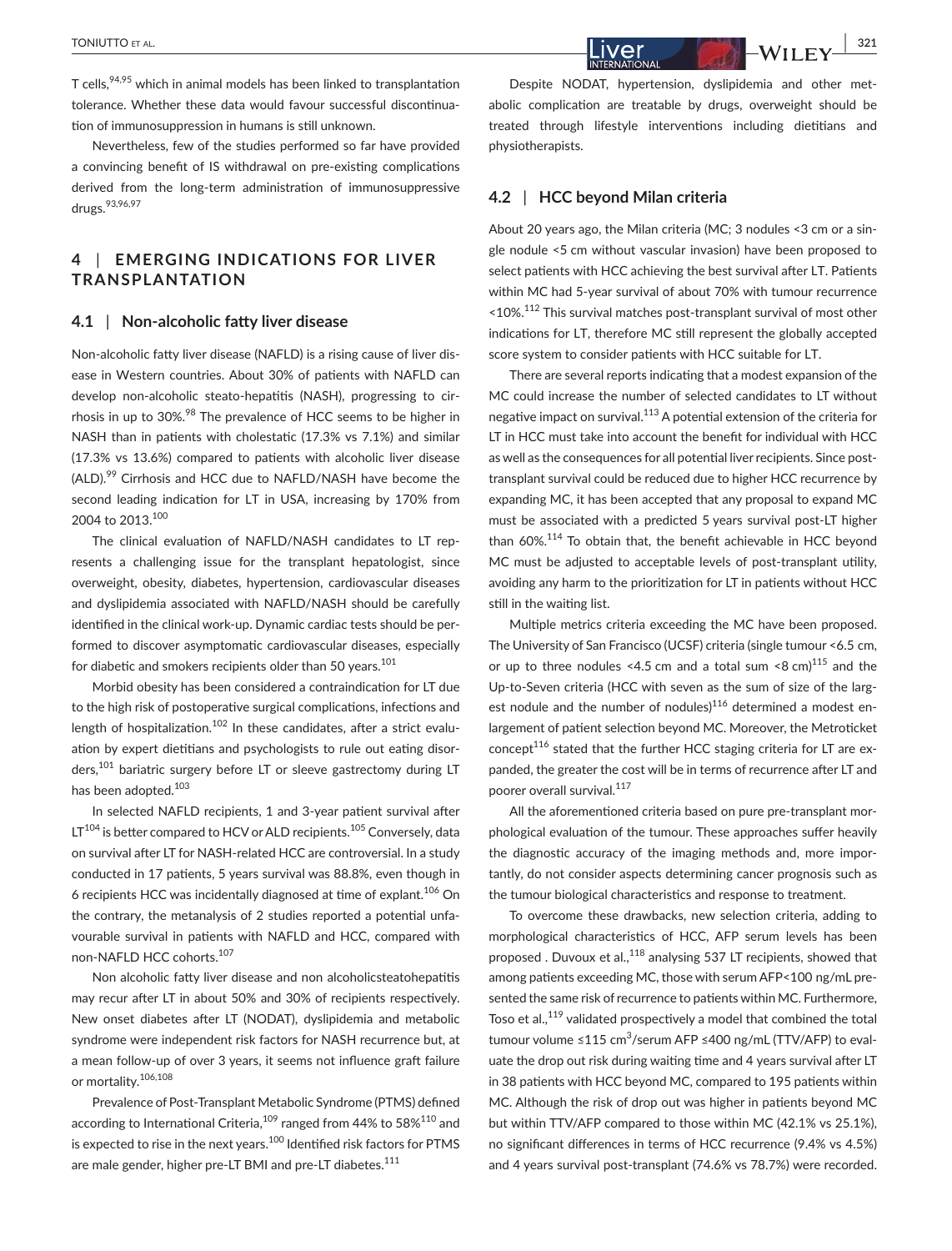This study demonstrated that patients beyond MC but within TTV/ AFP criteria could be considered good HCC candidates for LT, particularly in liver transplant centres with at least 8 month waiting time. Given this, the risk of waiting list dropout may be considered in the selection process for LT in HCC. In fact, in this study, the waiting time selected patients with a more aggressive tumour phenotype, avoiding their futile candidacy to LT.

The attractive concept to identify biological markers to predict HCC phenotype influencing its progression as well as response to treatments has been extensively investigated.<sup>117</sup> Unfortunately the molecular heterogeneity of HCC represents the impassable obstacle to the introduction of molecular or genetic signatures that could help the management of patients with HCC in clinical practice.<sup>120</sup>

More feasible, on the clinical point of view, is to evaluate the tumour behaviour merging the tumour stage and response to treatments. This approach has been recently adopted for selecting patients with HCC beyond MC for LT in Italy<sup>121</sup> and in many European transplant centres. This approach derived from observations indicating that post-LT survival in patients with HCC beyond MC who achieved objective and sustained response to pre-LT treatments was not significantly different compared to those obtained transplanting patients with HCC within MC.<sup>113</sup> Based on these assumptions, a current interesting approach to explore the feasibility to expand MC can be done following several steps of patient evaluation. Firstly, HCC patients should be selected at presentation with criteria able to ensure 5 years post-LT survival at least of 60%. These patients are considered to have a "transplantable tumour" (TT). Either MC or extended criteria (i.e. UCSF, up-to-seven, TTV/AFP) may be used to select patients with TT. Secondly, patients who have TT should be classified using a more dynamic process, including not only the first presentation characteristics of HCC but the type of response to bridging therapies, the achievement of objective down-staging within MC and the time of recurrence after treatment.<sup>121</sup> Classes of progression within TT will include patients with HCC completely removed by curative treatments, patients experiencing late recurrence (>2 years from a previous curative treatment) and patients with early recurrence or incomplete response to treatment who presented within conventional MC at the time of recurrence or after partial treatment response.<sup>122</sup> After this evaluation process, a stratification to prioritize for LT can be made in patients with HCC, taking into account both the urgency principle (risk of drop out) and the utility principle (maximum survival post-LT). The dynamic definition of TT based on treatment response is able to delay the priority for LT in HCC patients who can wait in favour of those who are still within transplant criteria but are at increased risk of drop out due to tumour progression or incomplete treatment response. These aspects emphasized that this approach really select HCC patients for LT with the best transplant benefit not precluding the access to LT to those presenting at baseline a tumour beyond MC.

Although this approach seems to be innovative and clinically sustainable, any decision to consider an expansion of MC should take into account the mortality on the waiting list in each liver transplant centre and should not be applied if it is expected to rise by additional expanded criteria.

Even though MC remain the preferred model to allocate organs to patients with HCC, due to the excellent post-LT survival.<sup>112</sup> a modest expansion of these criteria is reasonable and feasible in the case of strategies to implement the availability of organs are effective.

# **5** | **CONTROVERSIAL INDICATIONS TO LT**

#### **5.1** | **Acute alcoholic hepatitis**

Acute alcoholic hepatitis (AAH) is associated with 1, 3 and 6 months mortality of 16%, 27%, and 40% respectively.<sup>123</sup>

Among the validated prognostic scores, the Maddrey Discriminant Function (MDF) is the most used. MDF score>32 is considered a strong predictor of short-term mortality in AAH.<sup>124</sup>

Steroids are accepted treatment for severe AAH although their use is still matter of debate. A meta-analysis by Rambaldi et al.*,* 125 including 721 patients, showed that steroids did not reduce mortality compared with placebo or no intervention. In another meta-analysis by Mathurin et al., $126$  steroid treatment was associated with better shortterm survival than no treatment (79.9% vs 65.7%).

The Lille model $127$  has been developed to predict the efficacy of steroid therapy. A Lille model ≥0.45 seven days after steroid therapy is highly predictive of treatment failure and justify the treatment withdrawal.

In a very selected group of patients with AAH not responding to steroids LT has been experimentally proposed after a selection process based on a multidisciplinary approach. Twenty-six patients at their first episode of liver decompensation with biopsy proven AAH, not responders to steroids, underwent LT. $^{128}$  The 6 and 24 months survival after LT were significantly higher than not transplanted matched controls with severe AAH (77% vs 23%). Recently, Im et al. $^{129}$  confirmed the favourable outcome of early LT in a US cohort of 94 patients with AAH. The strict selection process, considering psychosocial evaluation as the primary "next-step" following identification of nonresponse to medical therapy, determined a reduced access to early LT (9.6% of patients evaluated) but 6 months survival extremely better than matched controls (89% vs 11%).

The main concern is the risk of recidivism when transplantation is performed in patients who were still drinking during the onset of AAH. In the study by Mathurin et al.,<sup>128</sup> 11.5% of patients resumed alcohol consumption up to more than 3 years after LT.

Giving a graft to these patients could be considered disrespectful, with a potential negative impact on donation rate. However, a recent survey revealed that early LT for AAH would not influence the will to organ donation in the majority of people.<sup>130</sup>

Potential candidates to LT for AAH have to be carefully selected through absolute consensus multidisciplinary staff, absence of serious morbidities, social integration and supportive family members. The next steps should include transparent communication with the society, prevention of an a priori exclusion to the evaluation for LT and the identification of accepted selection criteria that provide the best long-term outcomes.<sup>131</sup>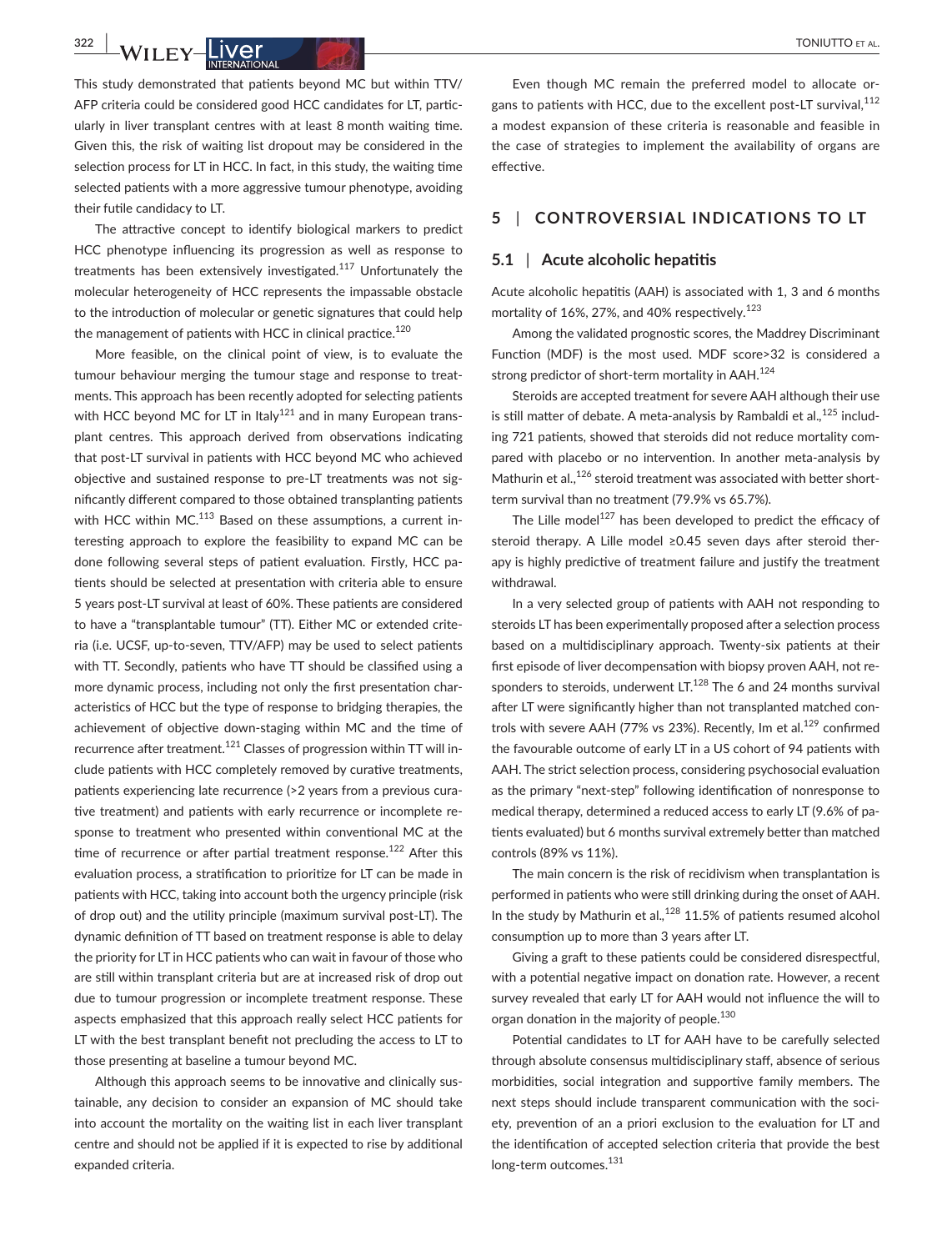## **5.2** | **Acute-on-chronic liver failure**

Acute-on-chronic liver failure (ACLF) is a clinical syndrome characterized by a rapid onset of liver decompensation and a poor prognosis. Moreau et al.132 defined ACLF in the presence of the 3 major characteristics: acute decompensation, organ failure and high short-term mortality (32.8% and 51.2% at 28 and 90-day respectively).

Main causes of ACLF are alcoholic hepatitis, drug-induced liver injury, superimposed viral hepatitis, portal vein thrombosis and bacterial infections.<sup>133</sup> ACLF may be also caused by extra-hepatic insults such as ischaemic hepatitis and trauma or surgery, while in a substantial proportion of patients no identifiable precipitating factors are identified.<sup>134</sup>

Despite ACLF is now considered a defined syndrome, several aspects have to be taken into account to consider ACLF patients as candidates to LT. First, the tools adopted to make a prognosis were not specific since they derived from other clinical conditions. The majority of studies that explored the prognosis of ALCF adopted the CLIF-SOFA score,<sup>132</sup> which was considered a good predictor of early survival for patients admitted to intensive care unit even if in other studies an increase >5 points of MELD score within 4 weeks is considered enough for prognosis.<sup>135</sup> Furthermore, ACLF patients with MELD >35 showed worse prognosis than patients with acute liver failure (ALF) listed with UNOS Status 1.<sup>136</sup>

Secondly, the unclear criteria for prioritization to LT since these patients usually present with a multi-organ involvement or severely impaired general conditions that are not always revealed by MELD score.

Third point refers to the absence of solid and validated tools to identify the threshold of futility of LT. According to data provided by Gustot et al.,<sup>137</sup> resolution of ACLF is observed in 42.5% of patients, who will not benefit of LT. On the contrary, those patients who can be potential candidates for LT, often present several contraindications to LT as bacterial infections or haemodynamic instability. Due to the rapid deterioration of clinical conditions in several patients with ACLF there is not enough time to give a global evaluation of the candidate. Given that, in the CANONIC study, only 9% of ACLF patients underwent LT within 28 days of admission and 15% at 90 days.<sup>132</sup>

Acute-on-chronic liver failure will represent a challenge for transplant hepatologists, in terms of accurate diagnosis, correct treatment of trigger factors and adequate prognosis. Despite the increasing number of patients with ACLF, larger prospective studies are needed to correctly identify the best prognostic markers and the optimal timing for LT.

#### **5.3** | **Non-HCC liver tumours**

Cholangiocarcinoma (CCA) accounts for 5% to 20% of liver malignances. For unresectable peri-hilar CCA at early stage (I-II), LT has been considered an experimental therapeutic option. It comes from the results obtained by Mayo Clinic multi-step protocol, which includes external beam radiation, brachytherapy and oral chemotherapy before abdominal exploration for tumour staging.<sup>138</sup> This protocol applied in 12 US LT centres determined 5 years recurrence-free survival of 65%.<sup>139</sup>

Few LT for from colorectal cancer metastases (CRCM) were performed with a discouraging 1 and 5-year survival.<sup>140</sup> More recently, Hagness et al.<sup>141</sup> proposed LT to 21 patients with unresectable CRCM, providing 1, 3 and 5 year survival of 95%, 68% and 60% respectively, which can be considered comparable or even better than liver resection.

Although these results may appear encouraging, it must remember that they derived from experimental protocols enrolling few and very selected patients. At present, it is not possible to consider these indications to transplant sufficiently solid in order to enter into clinical practice.

# **6** | **CONCLUSIONS AND PERSPECTIVES**

The future scenario of LT will focus as a priority on the lookout for the donor pool expansion methods and systems available through the use of older donors and DCD. The development of more sophisticated techniques for organ preservation and perfusion will help to significantly reduce the damage induced by ischaemia. The current availability of DAAs against HCV will reduce the need for LT in HCV positive patients, opening the issues to evaluate for LT new indications as HCC beyond MC.

The ability to increase the survival of liver transplanted patients will further challenge for the future, through research of immunological markers adapted to select immune-tolerant recipients in whom the immunosuppressive drugs can be minimized or suspended permanently.

The search for ethical principles as well as clinical proper allocation of organs will still have a major role in the choice of decisions in a context of rapid and constant evolution.

#### **CONFLICT OF INTEREST**

The authors do not have any disclosures to report.

#### **REFERENCES**

- 1. Lai JC, Feng S, Roberts JP. An examination of liver offers to candidates on the liver transplant wait-list. *Gastroenterology*. 2012;143:1261–1265.
- 2. Borchert DH, Glanemann M, Mogl M, Langrehr J, Neuhaus P. Adult liver transplantation using liver grafts from donors over 70 years of age. *Transplant Proc*. 2005;37:1186–1187.
- 3. Cescon M, Grazi GL, Cucchetti A, et al. Improving the outcome of liver transplantation with very old donors with updated selection and management criteria. *Liver Transpl*. 2008;14:672–679.
- 4. Darius T, Monbaliu D, Jochmans I, et al. Septuagenarian and octogenarian donors provide excellent liver grafts for transplantation. *Transplant Proc*. 2012;44:2861–2867.
- 5. Emre S, Schwartz ME, Altaca G, et al. Safe use of hepatic allografts from donors older than 70 years. *Transplantation*. 1996;62:62–65.
- 6. Fouzas I, Sgourakis G, Nowak KM, et al. Liver transplantation with grafts from septuagenarians. *Transplant Proc*. 2008;40: 3198–3200.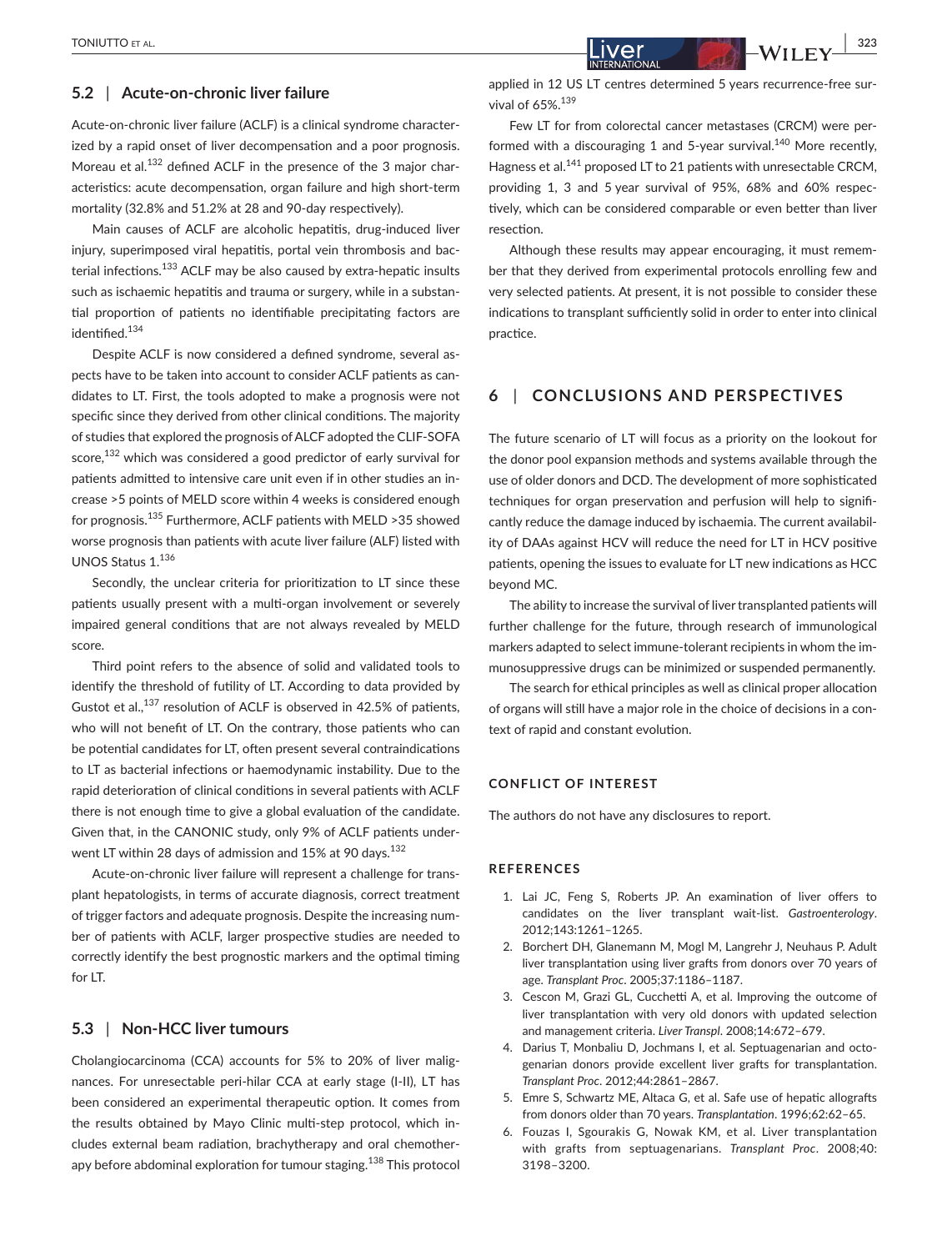- 7. Gastaca M, Valdivieso A, Pijoan J, et al. Donors older than 70 years in liver transplantation. *Transplant Proc*. 2005;37:3851–3854.
- 8. Jimenez-Romero C, Clemares-Lama M, Manrique-Municio A, et al. Long-term results using old liver grafts for transplantation: sexagenerian versus liver donors older than 70 years. *World J Surg*. 2013;37:2211–2221.
- 9. Sampedro B, Cabezas J, Fabrega E, Casafont F, Pons-Romero F. Liver transplantation with donors older than 75 years. *Transplant Proc*. 2011;43:679–682.
- 10. Segev DL, Maley WR, Simpkins CE, et al. Minimizing risk associated with elderly liver donors by matching to preferred recipients. *Hepatology*. 2007;46:1907–1918.
- 11. Dutkowski P, Oberkofler CE, Slankamenac K, et al. Are there better guidelines for allocation in liver transplantation? A novel score targeting justice and utility in the model for end-stage liver disease era. *Ann Surg*. 2011;254:745–753. Discussion 53.
- 12. Feng S, Goodrich NP, Bragg-Gresham JL, et al. Characteristics associated with liver graft failure: the concept of a donor risk index. *Am J Transplant*. 2006;6:783–790.
- 13. Halldorson JB, Bakthavatsalam R, Fix O, Reyes JD, Perkins JD. D-MELD, a simple predictor of post liver transplant mortality for optimization of donor/recipient matching. *Am J Transplant*. 2009;9:318–326.
- 14. Rana A, Hardy MA, Halazun KJ, et al. Survival outcomes following liver transplantation (SOFT) score: a novel method to predict patient survival following liver transplantation. *Am J Transplant*. 2008;8:2537–2546.
- 15. Pomfret EA, Sung RS, Allan J, et al. Solving the organ shortage crisis: the 7th annual American Society of Transplant Surgeons' State-ofthe-Art Winter Symposium. *Am J Transplant*. 2008;8:745–752.
- 16. Lee KW, Cameron AM, Maley WR, Segev DL, Montgomery RA. Factors affecting graft survival after adult/child split-liver transplantation: analysis of the UNOS/OPTN data base. *Am J Transplant*. 2008;8:1186–1196.
- 17. Lee SG. Living-donor liver transplantation in adults. *Br Med Bull*. 2010;94:33–48.
- 18. Goldaracena N, Marquez M, Selzner N, et al. Living vs. deceased donor liver transplantation provides comparable recovery of renal function in patients with hepatorenal syndrome: a matched casecontrol study. *Am J Transplant*. 2014;14:2788–2795.
- 19. Goldaracena N, Sapisochin G, Spetzler V, et al. Live donor liver transplantation with older (>/=50 Years) versus younger (<50 Years) donors: does age matter? *Ann Surg*. 2016;263:979–985.
- 20. Oezcelik A, Dayangac M, Guler N, et al. Living donor liver transplantation in patients 70 years or older. *Transplantation*. 2015;99:1436–1440.
- 21. Cheah YL, Simpson MA, Pomposelli JJ, Pomfret EA. Incidence of death and potentially life-threatening near-miss events in living donor hepatic lobectomy: a world-wide survey. *Liver Transpl*. 2013;19:499–506.
- 22. Coelho JC, Parolin MB, Baretta GA, et al. [Donor quality of life after living donor liver transplantation]. *Arq Gastroenterol*. 2005;42:83–88.
- 23. Parolin MB, Lazzaretti CT, Lima JH, et al. Donor quality of life after living donor liver transplantation. *Transplant Proc*. 2004;36:912–913.
- 24. Sevmis S, Diken T, Boyvat F, Torgay A, Haberal M. Right hepatic lobe donation: impact on donor quality of life. *Transplant Proc*. 2007;39:826–828.
- 25. Lei J, Yan L, Wang W. Donor safety in living donor liver transplantation: a single-center analysis of 300 cases. *PLoS One*. 2013;8:e61769.
- 26. Ishizaki M, Kaibori M, Matsui K, Kwon AH. Change in donor quality of life after living donor liver transplantation surgery: a singleinstitution experience. *Transplant Proc*. 2012;44:344–346.
- 27. Takada Y, Suzukamo Y, Oike F, et al. Long-term quality of life of donors after living donor liver transplantation. *Liver Transpl*. 2012;18:1343–1352.
- 28. Ringe B, Strong RW. The dilemma of living liver donor death: to report or not to report? *Transplantation*. 2008;85:790–793.
- 29. Coilly A, Samuel D. Pros and cons: usage of organs from donors infected with hepatitis C virus – Revision in the direct-acting antiviral era. *J Hepatol*. 2016;64:226–231.
- 30. Ballarin R, Cucchetti A, Spaggiari M, et al. Long-term follow-up and outcome of liver transplantation from anti-hepatitis C virus-positive donors: a European multicentric case-control study. *Transplantation*. 2011;91:1265–1272.
- 31. Alvaro E, Abradelo M, Fuertes A, et al. Liver transplantation from anti-hepatitis C virus-positive donors: our experience. *Transplant Proc*. 2012;44:1475–1478.
- 32. Burr AT, Li Y, Tseng JF, et al. Survival after liver transplantation using hepatitis C virus-positive donor allografts: case-controlled analysis of the UNOS database. *World J Surg*. 2011;35:1590–1595.
- 33. Montenovo MI, Dick AA, Hansen RN. Donor hepatitis C sero-status does not impact survival in liver transplantation. *Ann Transplant*. 2015;20:44–50.
- 34. Northup PG, Argo CK, Nguyen DT, et al. Liver allografts from hepatitis C positive donors can offer good outcomes in hepatitis C positive recipients: a US National Transplant Registry analysis. *Transpl Int*. 2010;23:1038–1044.
- 35. Saab S, Ghobrial RM, Ibrahim AB, et al. Hepatitis C positive grafts may be used in orthotopic liver transplantation: a matched analysis. *Am J Transplant*. 2003;3:1167–1172.
- 36. Burra P, De Martin E, Zanetto A, et al. Hepatitis C virus and liver transplantation: where do we stand? *Transpl Int*. 2016;29:135–152.
- 37. Charlton M, Everson GT, Flamm SL, et al. Ledipasvir and sofosbuvir plus ribavirin for treatment of HCV infection in patients with advanced liver disease. *Gastroenterology*. 2015;149:649–659.
- 38. Leroy V, Dumortier J, Coilly A, et al. Efficacy of sofosbuvir and daclatasvir in patients with fibrosing cholestatic hepatitis C after liver transplantation. *Clin Gastroenterol Hepatol*. 2015;13:1993–2001. e1-2.
- 39. Pungpapong S, Aqel B, Leise M, et al. Multicenter experience using simeprevir and sofosbuvir with or without ribavirin to treat hepatitis C genotype 1 after liver transplant. *Hepatology*. 2015;61:1880–1886.
- 40. Pereira BJ, Levey AS. Hepatitis C infection in cadaver organ donors: strategies to reduce transmission of infection and prevent organ waste. *Pediatr Nephrol*. 1995;9(Suppl):S23–S28.
- 41. Chahal HS, Marseille EA, Tice JA, et al. Cost-effectiveness of early treatment of hepatitis C virus genotype 1 by stage of liver fibrosis in a US treatment-naive population. *JAMA Intern Med*. 2016;176:65–73.
- 42. Mandal AK, Kraus ES, Samaniego M, et al. Shorter waiting times for hepatitis C virus seropositive recipients of cadaveric renal allografts from hepatitis C virus seropositive donors. *Clin Transplant*. 2000;2:391–396.
- 43. Muiesan P, Girlanda R, Jassem W, et al. Single-center experience with liver transplantation from controlled non-heartbeating donors: a viable source of grafts. *Ann Surg*. 2005;242:732–738.
- 44. Services UDoHaH. 2016. Organ procurement and transplantation network. <http://optn.transplant.hrsa.gov>Accessed January 2016.
- 45. Dubbeld J, Hoekstra H, Farid W, et al. Similar liver transplantation survival with selected cardiac death donors and brain death donors. *Br J Surg*. 2010;97:744–753.
- 46. Le Dinh H, De Roover A, Kaba A, et al. Donation after cardiocirculatory death liver transplantation. *World J Gastroenterol*. 2012;18:4491–4506.
- 47. Mallik M, Callaghan CJ, Hope M, et al. Comparison of liver transplantation outcomes from adult split liver and circulatory death donors. *Br J Surg*. 2012;99:839–847.
- 48. Monbaliu D, Pirenne J, Talbot D. Liver transplantation using donation after cardiac death donors. *J Hepatol*. 2012;56:474–485.
- 49. Deoliveira ML, Jassem W, Valente R, et al. Biliary complications after liver transplantation using grafts from donors after cardiac death: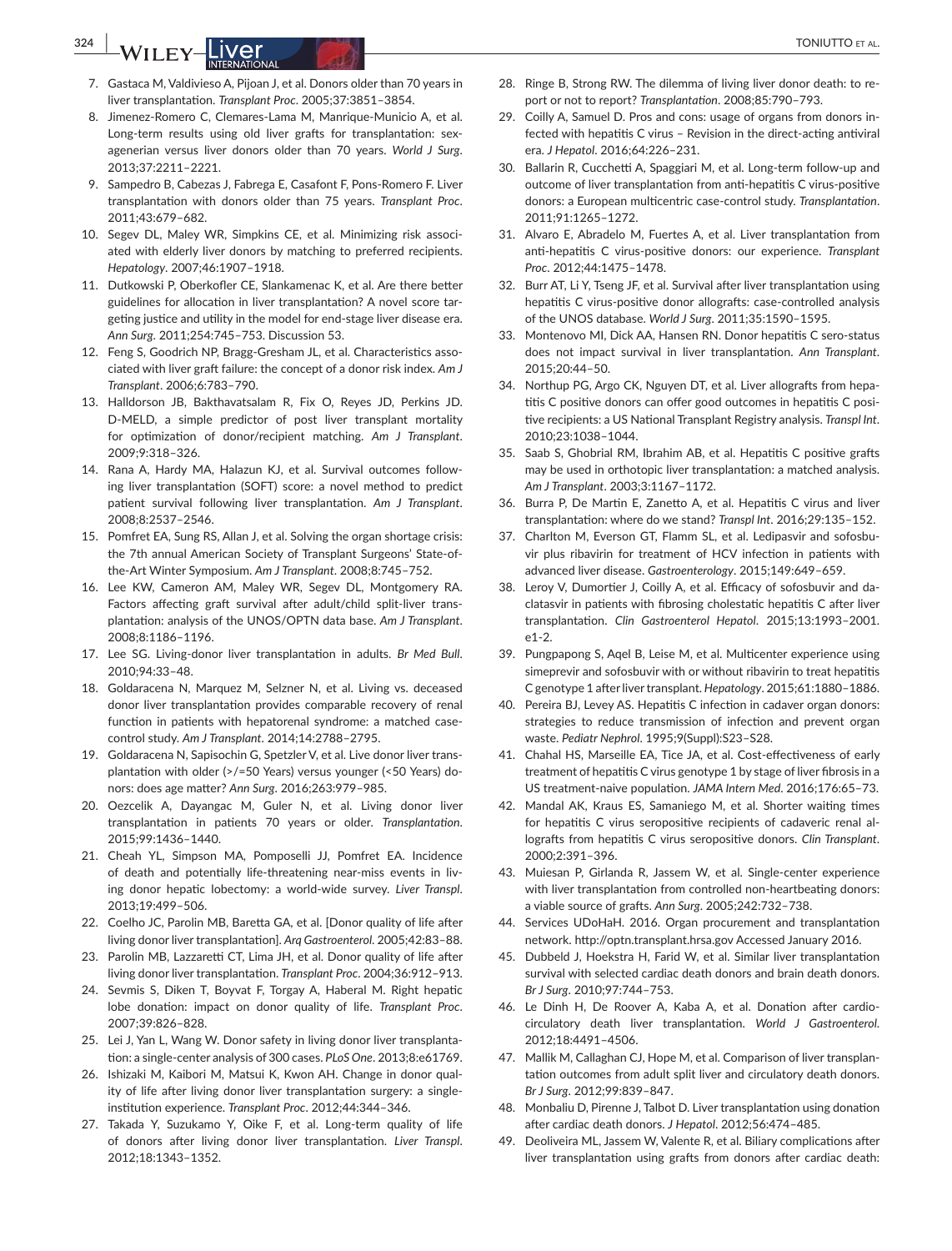results from a matched control study in a single large volume center. *Ann Surg*. 2011;254:716–722; discussion 22-3.

- 50. Grewal HP, Willingham DL, Nguyen J, et al. Liver transplantation using controlled donation after cardiac death donors: an analysis of a large single-center experience. *Liver Transpl*. 2009;15:1028–1035.
- 51. Lee KW, Simpkins CE, Montgomery RA, et al. Factors affecting graft survival after liver transplantation from donation after cardiac death donors. *Transplantation*. 2006;82:1683–1688.
- 52. Mateo R, Cho Y, Singh G, et al. Risk factors for graft survival after liver transplantation from donation after cardiac death donors: an analysis of OPTN/UNOS data. *Am J Transplant*. 2006;6:791–796.
- 53. Foley DP, Fernandez LA, Leverson G, et al. Biliary complications after liver transplantation from donation after cardiac death donors: an analysis of risk factors and long-term outcomes from a single center. *Ann Surg*. 2011;253:817–825.
- 54. Chan EY, Olson LC, Kisthard JA, et al. Ischemic cholangiopathy following liver transplantation from donation after cardiac death donors. *Liver Transpl*. 2008;14:604–610.
- 55. Ho KJ, Owens CD, Johnson SR, et al. Donor postextubation hypotension and age correlate with outcome after donation after cardiac death transplantation. *Transplantation*. 2008;85:1588–1594.
- 56. Croome KP, Marotta P, Wall WJ, et al. Should a lower quality organ go to the least sick patient? Model for end-stage liver disease score and donor risk index as predictors of early allograft dysfunction. *Transplant Proc*. 2012;44:1303–1306.
- 57. Jay C, Ladner D, Wang E, et al. A comprehensive risk assessment of mortality following donation after cardiac death liver transplant – an analysis of the national registry. *J Hepatol*. 2011;55:808–813.
- 58. Schaubel DE, Sima CS, Goodrich NP, Feng S, Merion RM. The survival benefit of deceased donor liver transplantation as a function of candidate disease severity and donor quality. *Am J Transplant*. 2008;8:419–425.
- 59. Croome KP, Lee DD, Burns JM, et al. The use of donation after cardiac death allografts does not increase recurrence of hepatocellular carcinoma. *Am J Transplant*. 2015;15:2704–2711.
- 60. Croome KP, Wall W, Chandok N, et al. Inferior survival in liver transplant recipients with hepatocellular carcinoma receiving donation after cardiac death liver allografts. *Liver Transpl*. 2013;19:1214–1223.
- 61. Weeder PD, Van Rijn R, Porte RJ. Machine perfusion in liver transplantation as a tool to prevent non-anastomotic biliary strictures: rationale, current evidence and future directions. *J Hepatol*. 2015;63:265–275.
- 62. Guarrera JV, Henry SD, Samstein B, et al. Hypothermic machine preservation in human liver transplantation: the first clinical series. *Am J Transplant*. 2010;10:372–381.
- 63. Noack K, Bronk SF, Kato A, Gores GJ. The greater vulnerability of bile duct cells to reoxygenation injury than to anoxia. Implications for the pathogenesis of biliary strictures after liver transplantation. *Transplantation*. 1993;56:495–500.
- 64. Imber CJ, St Peter SD, De Cenarruzabeitia IL, et al. Optimisation of bile production during normothermic preservation of porcine livers. *Am J Transplant*. 2002;2:593–599.
- 65. Dutkowski P, Schlegel A, De Oliveira M, et al. HOPE for human liver grafts obtained from donors after cardiac death. *J Hepatol*. 2014;60:765–772.
- 66. Bruinsma BG, Yeh H, Ozer S, et al. Subnormothermic machine perfusion for ex vivo preservation and recovery of the human liver for transplantation. *Am J Transplant*. 2014;14:1400–1409.
- 67. Berendsen TA, Bruinsma BG, Lee J, et al. A simplified subnormothermic machine perfusion system restores ischemically damaged liver grafts in a rat model of orthotopic liver transplantation. *Transplant Res*. 2012;1:6.
- 68. Plauth M, Zimmermann B, Raible A, et al. Use of an artificial oxygen carrier in isolated rat liver perfusion: first demonstration of net glucose uptake at physiological portal glucose concentrations using a hemoglobin-free perfusate. *Res Exp Med (Berl)*. 1991;191:339–347.
- 69. Knaak JM, Spetzler VN, Goldaracena N, et al. Subnormothermic ex vivo liver perfusion reduces endothelial cell and bile duct injury after donation after cardiac death pig liver transplantation. *Liver Transpl*. 2014;20:1296–1305.
- 70. Hessheimer AJ, Fondevila C, Garcia-Valdecasas JC. Extracorporeal machine liver perfusion: are we warming up? *Curr Opin Organ Transplant*. 2012;17:143–147.
- 71. Op DEN, Dries S, Karimian N, Porte RJ. Normothermic machine perfusion of discarded liver grafts. *Am J Transplant*. 2013;13:2504.
- 72. Sutton ME, Op den Dries S, Karimian N, et al. Criteria for viability assessment of discarded human donor livers during ex vivo normothermic machine perfusion. *PLoS One*. 2014;9:e110642.
- 73. Albeldawi M, Aggarwal A, Madhwal S, et al. Cumulative risk of cardiovascular events after orthotopic liver transplantation. *Liver Transpl*. 2012;18:370–375.
- 74. Johnston SD, Morris JK, Cramb R, Gunson BK, Neuberger J. Cardiovascular morbidity and mortality after orthotopic liver transplantation. *Transplantation*. 2002;73:901–906.
- 75. Pruthi J, Medkiff KA, Esrason KT, et al. Analysis of causes of death in liver transplant recipients who survived more than 3 years. *Liver Transpl*. 2001;7:811–815.
- 76. Devlin J, Doherty D, Thomson L, et al. Defining the outcome of immunosuppression withdrawal after liver transplantation. *Hepatology*. 1998;27:926–933.
- 77. Lerut J, Sanchez-Fueyo A. An appraisal of tolerance in liver transplantation. *Am J Transplant*. 2006;6:1774–1780.
- 78. Cosimi AB, Sachs DH. Mixed chimerism and transplantation tolerance. *Transplantation*. 2004;77:943–946.
- 79. Fehr T, Sykes M. Tolerance induction in clinical transplantation. *Transpl Immunol*. 2004;13:117–130.
- 80. Kadry Z, Mullhaupt B, Renner EL, et al. Living donor liver transplantation and tolerance: a potential strategy in cholangiocarcinoma. *Transplantation*. 2003;76:1003–1006.
- 81. Sayegh MH, Fine NA, Smith JL, et al. Immunologic tolerance to renal allografts after bone marrow transplants from the same donors. *Ann Intern Med*. 1991;114:954–955.
- 82. Donckier V, Troisi R, Le Moine A, et al. Early immunosuppression withdrawal after living donor liver transplantation and donor stem cell infusion. *Liver Transpl*. 2006;12:1523–1528.
- 83. Donckier V, Troisi R, Toungouz M, et al. Donor stem cell infusion after non-myeloablative conditioning for tolerance induction to HLA mismatched adult living-donor liver graft. *Transpl Immunol*. 2004;13:139–146.
- 84. Alexander SI, Smith N, Hu M, et al. Chimerism and tolerance in a recipient of a deceased-donor liver transplant. *N Engl J Med*. 2008;358:369–374.
- 85. Starzl TE, Murase N, Abu-Elmagd K, et al. Tolerogenic immunosuppression for organ transplantation. *Lancet*. 2003;361:1502–1510.
- 86. Shapiro R, Jordan ML, Basu A, et al. Kidney transplantation under a tolerogenic regimen of recipient pretreatment and low-dose postoperative immunosuppression with subsequent weaning. *Ann Surg*. 2003;238:520–525; discussion 25-7.
- 87. Swanson SJ, Hale DA, Mannon RB, et al. Kidney transplantation with rabbit antithymocyte globulin induction and sirolimus monotherapy. *Lancet*. 2002;360:1662–1664.
- 88. Kirk AD, Hale DA, Mannon RB, et al. Results from a human renal allograft tolerance trial evaluating the humanized CD52-specific monoclonal antibody alemtuzumab (CAMPATH-1H). *Transplantation*. 2003;76:120–129.
- 89. Moxham VF, Karegli J, Phillips RE, et al. Homeostatic proliferation of lymphocytes results in augmented memory-like function and accelerated allograft rejection. *J Immunol*. 2008;180:3910–3918.
- 90. Pearl JP, Parris J, Hale DA, et al. Immunocompetent T-cells with a memory-like phenotype are the dominant cell type following antibodymediated T-cell depletion. *Am J Transplant*. 2005;5:465–474.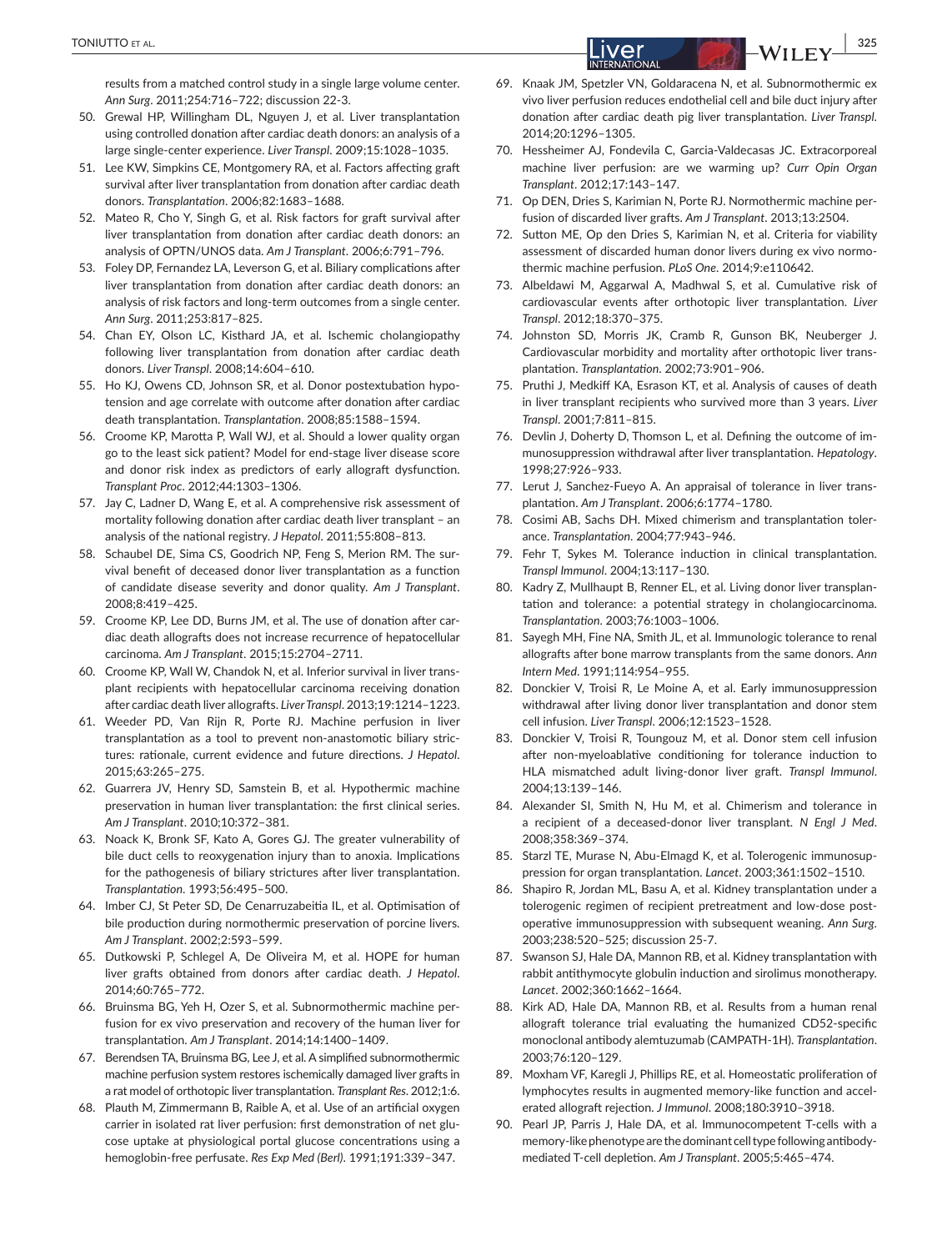# **326 |**  TONIUTTO et al.

- 91. Shalev I, Selzner N, Shyu W, Grant D, Levy G. Role of regulatory T cells in the promotion of transplant tolerance. *Liver Transpl*. 2012;18:761–770.
- 92. Salomon B, Lenschow DJ, Rhee L, et al. B7/CD28 costimulation is essential for the homeostasis of the CD4+CD25+ immunoregulatory T cells that control autoimmune diabetes. *Immunity*. 2000;12:431–440.
- 93. Liu XQ, Hu ZQ, Pei YF, Tao R. Clinical operational tolerance in liver transplantation: state-of-the-art perspective and future prospects. *Hepatobiliary Pancreat Dis Int*. 2013;12:12–33.
- 94. Battaglia M, Stabilini A, Roncarolo MG. Rapamycin selectively expands CD4+CD25+FoxP3+ regulatory T cells. *Blood*. 2005;105:4743–4748.
- 95. Levitsky J, Gallon L, Miller J, et al. Allospecific regulatory effects of sirolimus and tacrolimus in the human mixed lymphocyte reaction. *Transplantation*. 2011;91:199–206.
- 96. Mazariegos GV, Reyes J, Marino IR, et al. Weaning of immunosuppression in liver transplant recipients. *Transplantation*. 1997;63: 243–249.
- 97. Orlando G, Manzia T, Baiocchi L, et al. The Tor Vergata weaning off immunosuppression protocol in stable HCV liver transplant patients: the updated follow up at 78 months. *Transpl Immunol*. 2008;20:43–47.
- 98. Satapathy SK, Sanyal AJ. Epidemiology and Natural History of Nonalcoholic Fatty Liver Disease. *Semin Liver Dis*. 2015;35:221–235.
- 99. Perumpail RB, Wong RJ, Ahmed A, Harrison SA. Hepatocellular Carcinoma in the Setting of Non-cirrhotic Nonalcoholic Fatty Liver Disease and the Metabolic Syndrome: US Experience. *Dig Dis Sci*. 2015;60:3142–3148.
- 100. Wong RJ, Aguilar M, Cheung R, et al. Nonalcoholic steatohepatitis is the second leading etiology of liver disease among adults awaiting liver transplantation in the United States. *Gastroenterology*. 2015;148:547–555.
- 101. European Association for the Study of the Liver. Electronic Address EEE. EASL Clinical Practice Guidelines: liver transplantation. *J Hepatol*. 2016; 64: 433–485.
- 102. Charlton M. Evolving aspects of liver transplantation for nonalcoholic steatohepatitis. *Curr Opin Organ Transplant*. 2013;18:251–258.
- 103. Heimbach JK, Watt KD, Poterucha JJ, et al. Combined liver transplantation and gastric sleeve resection for patients with medically complicated obesity and end-stage liver disease. *Am J Transplant*. 2013;13:363–368.
- 104. Charlton MR, Burns JM, Pedersen RA, et al. Frequency and outcomes of liver transplantation for nonalcoholic steatohepatitis in the United States. *Gastroenterology*. 2011;141:1249–1253.
- 105. Afzali A, Berry K, Ioannou GN. Excellent posttransplant survival for patients with nonalcoholic steatohepatitis in the United States. *Liver Transpl*. 2012;18:29–37.
- 106. Malik SM, Devera ME, Fontes P, et al. Recurrent disease following liver transplantation for nonalcoholic steatohepatitis cirrhosis. *Liver Transpl*. 2009;15:1843–1851.
- 107. Wang X, Li J, Riaz DR, et al. Outcomes of liver transplantation for nonalcoholic steatohepatitis: a systematic review and meta-analysis. *Clin Gastroenterol Hepatol*. 2014;12:394–402. e1.
- 108. Dureja P, Mellinger J, Agni R, et al. NAFLD recurrence in liver transplant recipients. *Transplantation*. 2011;91:684–689.
- 109. Grundy SM, Brewer HB Jr, Cleeman JI, et al. Definition of metabolic syndrome: report of the National Heart, Lung, and Blood Institute/ American Heart Association conference on scientific issues related to definition. *Circulation*. 2004;109:433–438.
- 110. Bianchi G, Marchesini G, Marzocchi R, Pinna AD, Zoli M. Metabolic syndrome in liver transplantation: relation to etiology and immunosuppression. *Liver Transpl*. 2008;14:1648–1654.
- 111. Pepe V, Germani G, Ferrarese A, et al. Prevalence and risk factors of metabolic syndrome after liver transplantation: a single centre experience. *Dig Liv Dis*. 2015;48:e180.
- 112. Mazzaferro V, Regalia E, Doci R, et al. Liver transplantation for the treatment of small hepatocellular carcinomas in patients with cirrhosis. *N Engl J Med*. 1996;334:693–699.
- 113. Clavien PA, Lesurtel M, Bossuyt PM, et al. Recommendations for liver transplantation for hepatocellular carcinoma: an international consensus conference report. *Lancet Oncol*. 2012;13: e11–e22.
- 114. Volk ML, Vijan S, Marrero JA. A novel model measuring the harm of transplanting hepatocellular carcinoma exceeding Milan criteria. *Am J Transplant*. 2008;8:839–846.
- 115. Yao FY, Ferrell L, Bass NM, et al. Liver transplantation for hepatocellular carcinoma: comparison of the proposed UCSF criteria with the Milan criteria and the Pittsburgh modified TNM criteria. *Liver Transpl*. 2002;8:765–774.
- 116. Mazzaferro V, Llovet JM, Miceli R, et al. Predicting survival after liver transplantation in patients with hepatocellular carcinoma beyond the Milan criteria: a retrospective, exploratory analysis. *Lancet Oncol*. 2009;10:35–43.
- 117. Miltiadous O, Sia D, Hoshida Y, et al. Progenitor cell markers predict outcome of patients with hepatocellular carcinoma beyond Milan criteria undergoing liver transplantation. *J Hepatol*. 2015;63:1368–1377.
- 118. Duvoux C, Roudot-Thoraval F, Decaens T, et al. Liver transplantation for hepatocellular carcinoma: a model including alpha-fetoprotein improves the performance of Milan criteria. *Gastroenterology*. 2012;143:986–994. e3; quiz e14-5.
- 119. Toso C, Asthana S, Bigam DL, Shapiro AM, Kneteman NM. Reassessing selection criteria prior to liver transplantation for hepatocellular carcinoma utilizing the Scientific Registry of Transplant Recipients database. *Hepatology*. 2009;49:832–838.
- 120. Bruix J, Gores GJ, Mazzaferro V. Hepatocellular carcinoma: clinical frontiers and perspectives. *Gut*. 2014;63:844–855.
- 121. Cillo U, Burra P, Mazzaferro V, et al. A multistep, consensus-based approach to organ allocation in liver transplantation: toward a "Blended Principle Model". *Am J Transplant*. 2015;15:2552–2561.
- 122. Mazzaferro V. Squaring the circle of selection and allocation in liver transplantation for HCC: an adaptive approach. *Hepatology*. 2016;63:1707–1717.
- 123. Sandahl TD, Jepsen P, Ott P, Vilstrup H. Validation of prognostic scores for clinical use in patients with alcoholic hepatitis. *Scand J Gastroenterol*. 2011;46:1127–1132.
- 124. Carithers RL Jr, Herlong HF, Diehl AM, et al. Methylprednisolone therapy in patients with severe alcoholic hepatitis. A randomized multicenter trial. *Ann Intern Med*. 1989;110:685–690.
- 125. Rambaldi A, Saconato HH, Christensen E, et al. Systematic review: glucocorticosteroids for alcoholic hepatitis–a Cochrane Hepato-Biliary Group systematic review with meta-analyses and trial sequential analyses of randomized clinical trials. *Aliment Pharmacol Ther*. 2008;27:1167–1178.
- 126. Mathurin P, O'Grady J, Carithers RL, et al. Corticosteroids improve short-term survival in patients with severe alcoholic hepatitis: metaanalysis of individual patient data. *Gut*. 2011;60:255–260.
- 127. Louvet A, Naveau S, Abdelnour M, et al. The Lille model: a new tool for therapeutic strategy in patients with severe alcoholic hepatitis treated with steroids. *Hepatology*. 2007;45:1348–1354.
- 128. Mathurin P, Moreno C, Samuel D, et al. Early liver transplantation for severe alcoholic hepatitis. *N Engl J Med*. 2011;365:1790–1800.
- 129. Im GY, Kim-Schluger L, Shenoy A, et al. Early liver transplantation for severe alcoholic hepatitis in the United States-a single-center experience. *Am J Transplant*. 2016;16:841–849.
- 130. Stroh G, Rosell T, Dong F, Forster J. Early liver transplantation for patients with acute alcoholic hepatitis: public views and the effects on organ donation. *Am J Transplant*. 2015;15:1598–1604.
- 131. Donckier V, Lucidi V, Gustot T, Moreno C. Ethical considerations regarding early liver transplantation in patients with severe